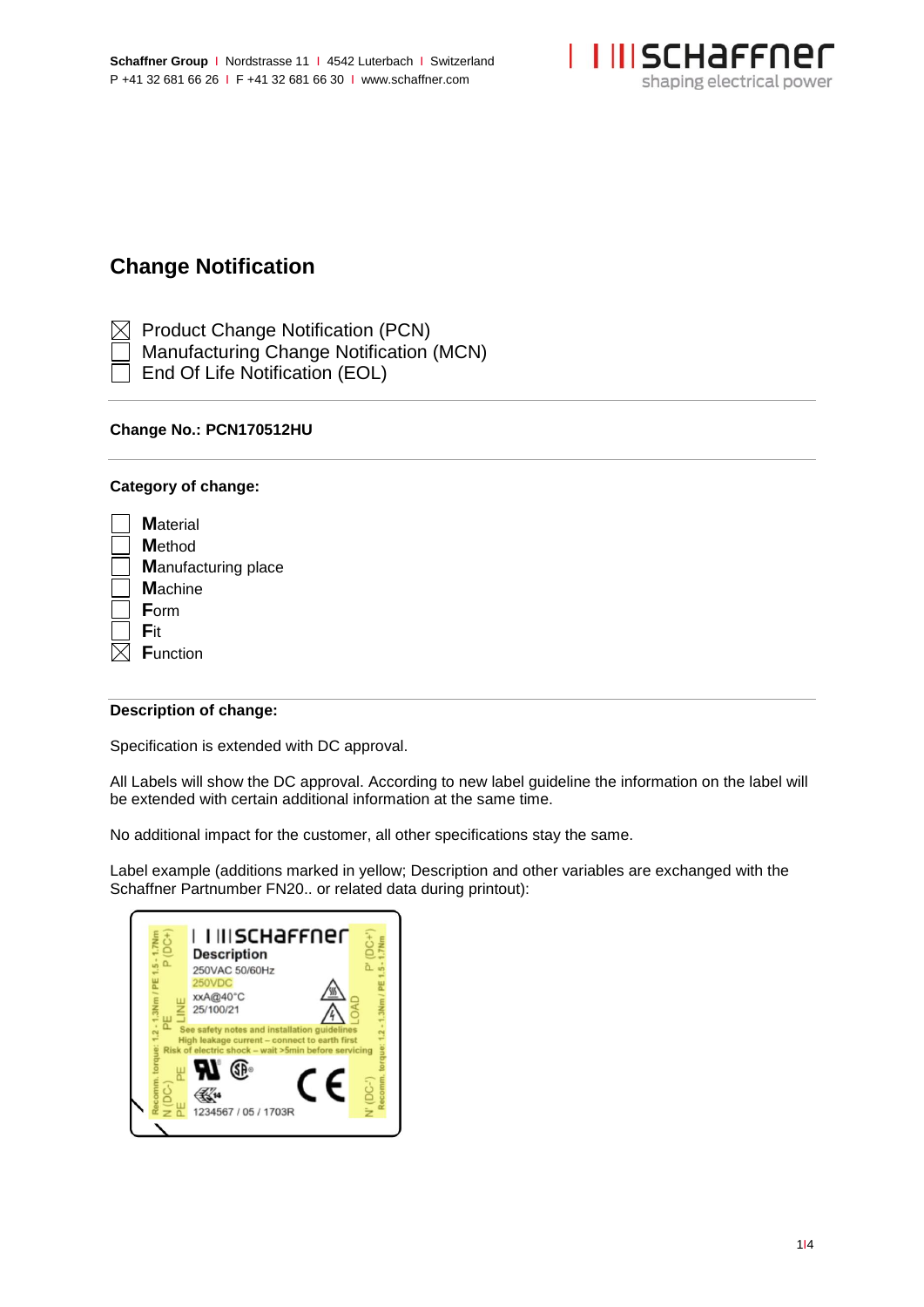

#### **Affected products:**

All FN20XX including all version and all different standard filter families (FN2010/ FN2020/ FN2030/ FN2060/ FN2070/ FN2080/ FN2090). For a detailed list see Appendix A.

#### **Date of implementation:**

The change on the label will be implemented without any further notice in a rolling way, starting on 15.5.2017. The implementation will be closed by 31.7.2017.

Stock will not be scrapped. Therefore a certain mix of labels in one delivery might happen, due to stock handling.

#### **Identification:**

The label will change in terms of shown information.

#### **Quality assurance measures:**

All Schaffner entities involved in this change act according to the rigorous processes defined under the ISO 9001:2008 program, or exceeding Schaffner standards for outstanding quality.

### **Questions and feedback:**

For questions and feedback regarding the change described above, please get in touch with your local Schaffner office or authorized Schaffner representative.

**Place of issue: Date of issue:**

Luterbach, Switzerland Tuesday, 20 June 2017

Kind regards

Schaffner Group Product Management Division EMC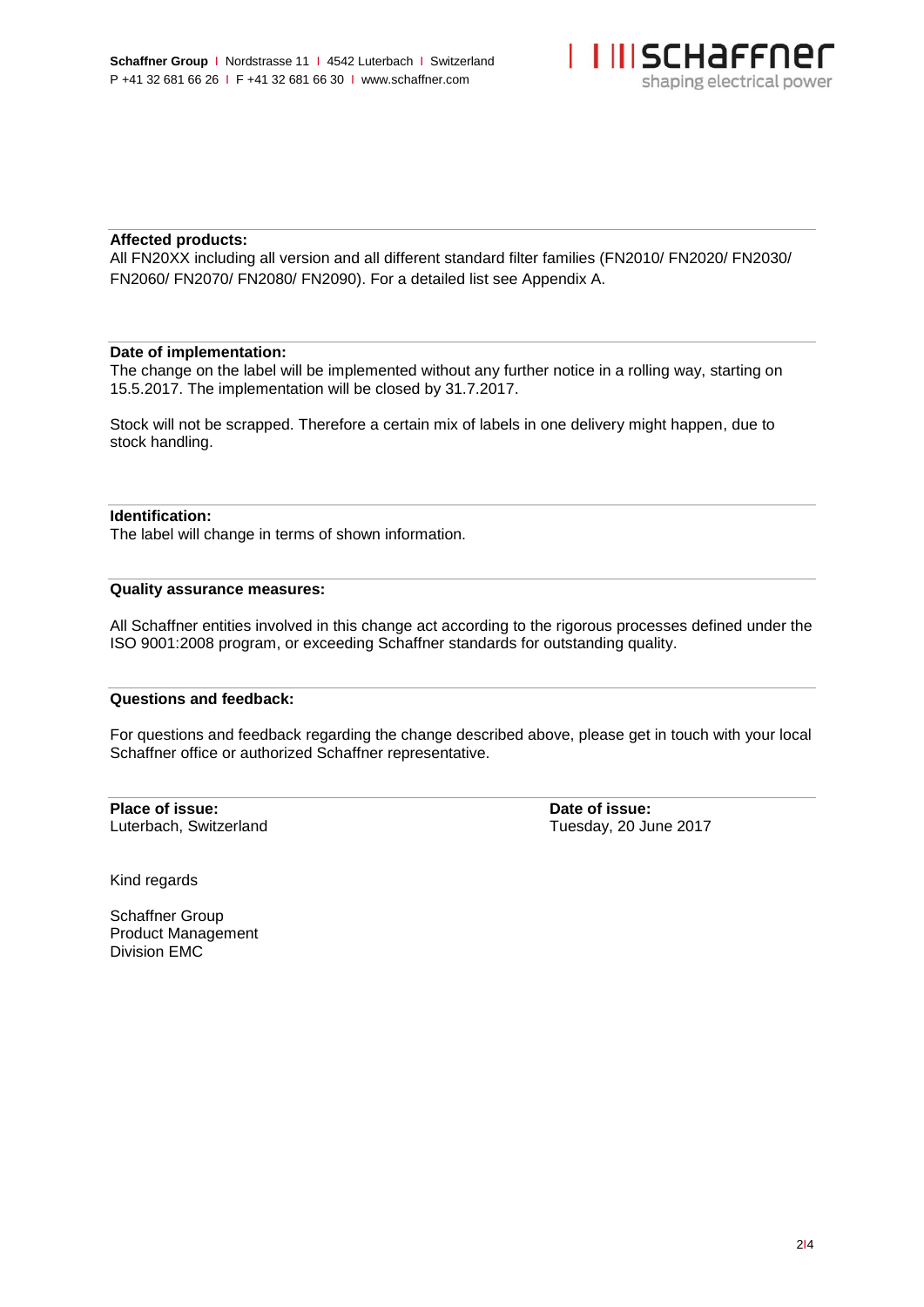

# **Appendix A**

## **Detailed list of Products:**

| <b>FN2010</b>                | <b>FN2020</b>                 | <b>FN2030</b>                | <b>FN2060</b>                  | <b>FN2070</b>                  | <b>FN2080</b> | <b>FN2090</b>                  |
|------------------------------|-------------------------------|------------------------------|--------------------------------|--------------------------------|---------------|--------------------------------|
| FN2010-10-06                 | FN2020-10-06                  | FN2030-10-06                 | FN2060-10-06                   | FN2070-10-06                   | FN2080-10-06  | FN2090-10-06                   |
| FN2010-10-07                 | FN2020-10-07                  | FN2030-10-07                 | FN2060-10-07                   | FN2070-10-07                   | FN2080-10-07  | FN2090-10-07                   |
| FN2010-1-06                  | FN2020-1-06                   | FN2030-1-06                  | FN2060-10-08                   | FN2070-1-06                    | FN2080-1-06   | FN2090-10-07-1                 |
| FN2010-1-07                  | FN2020-1-07                   | FN2030-1-07                  | FN2060-1-06                    | FN2070-1-07                    | FN2080-1-07   | FN2090-1-06                    |
| FN2010-12-06                 | FN2020-12-06                  | FN2030-12-06                 | FN2060-1-07                    | FN2070-12-06                   | FN2080-12-06  | FN2090-12-06                   |
| FN2010-12-07                 | FN2020-12-07                  | FN2030-16-06                 | FN2060-12-06                   | FN2070-12-07                   | FN2080-12-07  | FN2090-16-06                   |
| FN2010-16-05                 | FN2020-16-06                  | FN2030-16-07                 | FN2060-12-07                   | FN2070-16-06                   | FN2080-16-06  | FN2090-16-07                   |
| FN2010-16-06                 | FN2020-16-07                  | FN2030-20-06                 | FN2060-16-06                   | FN2070-16-07                   | FN2080-16-07  | FN2090-20-06                   |
| FN2010-16-07                 | FN2020-16-08                  | FN2030-20-08                 | FN2060-16-07                   | FN2070-16-08                   | FN2080-16-08  | FN2090-20-08                   |
| FN2010-16-08                 | FN2020-20-06                  | FN2030-30-08                 | FN2060-16-08                   | FN2070-16-46                   | FN2080-3-06   | FN2090-30-08                   |
| FN2010-20-06                 | FN2020-20-08                  | FN2030-3-06                  | FN2060-20-06                   | FN2070-25-08                   | FN2080-3-07   | FN2090-3-06                    |
| FN2010-20-07                 | FN2020-30-08                  | FN2030-3-07                  | FN2060-20-08                   | FN2070-3-06                    | FN2080-6-06   | FN2090-4-06                    |
| FN2010-20-08                 | FN2020-3-06                   | FN2030-4-06                  | FN2060-30-08                   | FN2070-3-07                    | FN2080-6-07   | FN2090-6-06                    |
| FN2010-30-08                 | FN2020-3-07                   | FN2030-4-07                  | FN2060-3-06                    | FN2070-36-08                   | FN2080A-10-06 | FN2090-6-07                    |
| FN2010-30-17                 | FN2020-60-24                  | FN2030-6-06                  | FN2060-3-07                    | FN2070-6-06                    | FN2080A-16-06 | FN2090-6-08                    |
| FN2010-3-06                  | FN2020-6-06                   | FN2030-6-07                  | FN2060-6-06                    | FN2070-6-07                    | FN2080A-16-07 | FN2090-8-06                    |
| FN2010-3-07                  | FN2020-6-07                   | FN2030-8-06                  | FN2060-6-07                    | FN2070A-10-06                  | FN2080A-16-08 | FN2090A-10-06                  |
| FN2010-60-24                 | FN2020A-10-06                 | FN2030-8-07                  | FN2060A-12-06                  | FN2070A-1-06                   | FN2080A-6-06  | FN2090A-1-06                   |
| FN2010-6-06                  | FN2020A-10-07                 | FN2030A-10-06                | FN2060A-16-06                  | FN2070A-16-06                  | FN2080B-10-06 | FN2090A-12-06                  |
| FN2010-6-07                  | FN2020A-10-07-1               | FN2030A-1-06                 | FN2060A-20-06                  | FN2070A-25-08                  | FN2080B-1-06  | FN2090A-16-06                  |
| FN2010A-10-06                | FN2020A-20-06                 | FN2030A-12-06                | FN2060A-20-08                  | FN2070A-3-06                   | FN2080B-12-06 | FN2090A-20-06                  |
| FN2010A-10-07                | FN2020A-20-08                 | FN2030A-16-06                | FN2060A-30-08                  | FN2070A-36-08                  | FN2080B-16-06 | FN2090A-20-08                  |
| FN2010A-12-06                | FN2020A-30-08                 | FN2030A-20-06                | FN2060A-3-06                   | FN2070A-6-06                   | FN2080B-16-08 | FN2090A-3-06                   |
| FN2010A-16-06                | FN2020A-60-24                 | FN2030A-20-08                | FN2060A-6-06                   | FN2070A-6-07<br>FN2070B-10-06  | FN2080B-3-06  | FN2090A-4-06<br>FN2090A-6-06   |
| FN2010A-20-06                | FN2020B-10-06                 | FN2030A-30-08                | FN2060B-10-06                  |                                | FN2080B-6-06  |                                |
| FN2010A-20-08                | FN2020B-1-06<br>FN2020B-12-06 | FN2030A-3-06                 | FN2060B-1-06                   | FN2070B-1-06                   | FN2080M-16-06 | FN2090A-8-06                   |
| FN2010A-30-08                | FN2020B-16-06                 | FN2030A-4-06<br>FN2030A-6-06 | FN2060B-1-07                   | FN2070B-12-06                  |               | FN2090AZ-20-06                 |
| FN2010A-3-06<br>FN2010A-3-07 | FN2020B-20-06                 | FN2030A-8-06                 | FN2060B-12-06<br>FN2060B-16-06 | FN2070B-16-06<br>FN2070B-16-07 |               | FN2090B-10-06<br>FN2090B-10-07 |
| FN2010A-6-06                 | FN2020B-20-08                 | FN2030B-10-06                | FN2060B-16-07                  | FN2070B-16-08                  |               | FN2090B-1-06                   |
| FN2010A-6-07                 | FN2020B-30-08                 | FN2030B-10-07                | FN2060B-20-06                  | FN2070B-25-08                  |               | FN2090B-12-06                  |
| FN2010B-10-06                | FN2020B-3-06                  | FN2030B-1-06                 | FN2060B-20-08                  | FN2070B-3-06                   |               | FN2090B-16-06                  |
| FN2010B-1-06                 | FN2020B-60-24                 | FN2030B-12-06                | FN2060B-30-08                  | FN2070B-3-07                   |               | FN2090B-20-06                  |
| FN2010B-16-06                | FN2020B-6-06                  | FN2030B-16-06                | FN2060B-3-06                   | FN2070B-36-08                  |               | FN2090B-20-08                  |
| FN2010B-20-06                |                               | FN2030B-16-07                | FN2060B-6-06                   | FN2070B-6-06                   |               | FN2090B-30-08                  |
| FN2010B-20-08                |                               | FN2030B-20-06                |                                | FN2070I-10-06                  |               | FN2090B-3-06                   |
| FN2010B-30-08                |                               | FN2030B-20-08                |                                | FN2070L-36-08                  |               | FN2090B-4-06                   |
| FN2010B-3-06                 |                               | FN2030B-30-08                |                                | FN2070M-10-06                  |               | FN2090B-6-06                   |
| FN2010B-3-07                 |                               | FN2030B-3-06                 |                                | FN2070M-1-06                   |               | FN2090B-8-06                   |
| FN2010B-60-24                |                               | FN2030B-4-06                 |                                | FN2070M-12-06                  |               | FN2090BZ-10-06                 |
| FN2010B-6-06                 |                               | FN2030B-4-07                 |                                | FN2070M-16-06                  |               | FN2090BZ-1-06                  |
| FN2010B-6-07                 |                               | FN2030B-6-06                 |                                | FN2070M-16-08                  |               | FN2090BZ-12-06                 |
|                              |                               | FN2030B-8-06                 |                                | FN2070M-25-08                  |               | FN2090BZ-16-06                 |
|                              |                               | FN2030BZ-10-06               |                                | FN2070M-3-06                   |               | FN2090BZ-20-06                 |
|                              |                               | FN2030BZ-1-06                |                                | FN2070M-6-06                   |               | FN2090BZ-30-08                 |
|                              |                               | FN2030BZ-12-06               |                                |                                |               | FN2090BZ-3-06                  |
|                              |                               | FN2030BZ-16-06               |                                |                                |               | FN2090BZ-4-06                  |
|                              |                               | FN2030BZ-20-06               |                                |                                |               | FN2090BZ-6-06                  |
|                              |                               | FN2030BZ-20-08               |                                |                                |               | FN2090BZ-8-06                  |
|                              |                               | FN2030BZ-30-08               |                                |                                |               | FN2090H1H1-16-06               |
|                              |                               | FN2030BZ-3-06                |                                |                                |               | FN2090HH1-16-06                |
|                              |                               | FN2030BZ-4-06                |                                |                                |               | FN2090NN-8-06                  |
|                              |                               | FN2030BZ-6-06                |                                |                                |               | FN2090TL-16-06                 |
|                              |                               | FN2030BZ-8-06                |                                |                                |               | FN2090Z-10-06                  |
|                              |                               | FN2030F-16-06                |                                |                                |               | FN2090Z-1-06                   |
|                              |                               | FN2030G-16-06                |                                |                                |               | FN2090Z-12-06                  |
|                              |                               | FN2030Z-10-06                |                                |                                |               | FN2090Z-16-06                  |
|                              |                               | FN2030Z-1-06                 |                                |                                |               | FN2090Z-20-06                  |